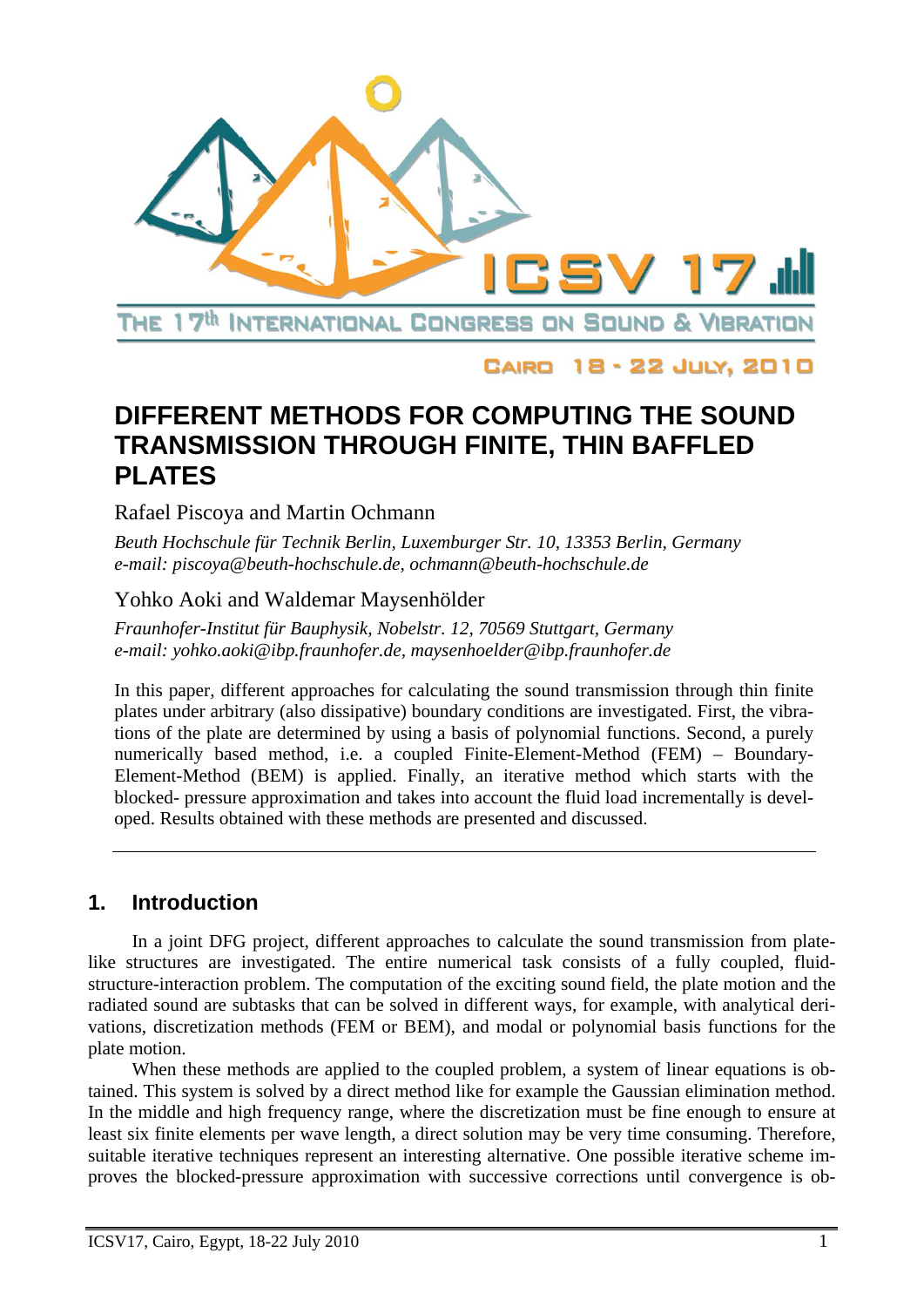tained. In every step of the procedure, structure and fluids are treated separately and then the results are combined to go on to the next step. Unfortunately, it may happen that this approach will not converge for plates with weak damping. Therefore, methods for overcoming such instabilities and guaranteeing convergence need to be implemented.

## **2. Equation of motion of the plate**

When sound waves hit a plate, it vibrates and in turn this vibration produces sound. The normal displacement of the plate *u* is responsible for the transmission of sound from one side to the other.



Figure 1. Sound transmission through a baffled plate.

To calculate *u*, a variational principle can be applied. Within this approach, the plate vibrations correspond to minimum values of the action functional *J* defined as

$$
J = \int_{t_0}^{t_1} (T - V) dt + \int_{t_0}^{t_1} W dt , \qquad (1)
$$

where *T* and *V* are the kinetic and potential energies and *W* is the work of the external forces. For the plate, the model of Kirchhoff will be assumed. *T*, *V* and *W* are written as

$$
T = \frac{1}{2} \int_{\Omega} \rho \left(\frac{\partial u}{\partial t}\right)^2 d\Omega \quad , \quad V = \frac{1}{2} \int_{\Omega} \sigma_{ij}(u) \varepsilon_{ij}(u) d\Omega \quad , \quad W = \int_{S} F u dS \quad , \tag{2}
$$

where  $\Omega$  and *S* are the volume and surface of the plate and  $\sigma_{ij}$  and  $\varepsilon_{ij}$  are the elements of the stress and strain tensors respectively.

If *u* is developed into a modal or polynomial basis  $\phi_n$  and the infinite series is truncated after *N* terms

$$
u = \sum_{n=1}^{N} a_n \phi_n \quad , \tag{3}
$$

the following equations for the coefficients  $a_n$  can be deduced [1]

$$
\left(K_{qn} - \omega^2 M_{qn}\right) a_n = F_q \quad , \quad q, n = 1, 2, ..., N \tag{4}
$$

 $K_{qn}$  is the stiffness matrix,  $M_{qn}$  the mass matrix, and  $F_q$  the vector of external forces.

### **2.1 Blocked-pressure approximation**

The vector of external forces has two contributions, one part is coming from the sound sources,  $F_q^s$ , and other from the fluid load due to the sound radiation,  $F_q^r$ ,  $F_q = F_q^s + F_q^r$ . *q*  $F_q = F_q^s + F$ 

When the density of the fluid surrounding the plate is much smaller than the density of the plate, the term  $F_q^r$  is very small compared to  $F_q^s$  and can be neglected. Then, the vector of external forces is written as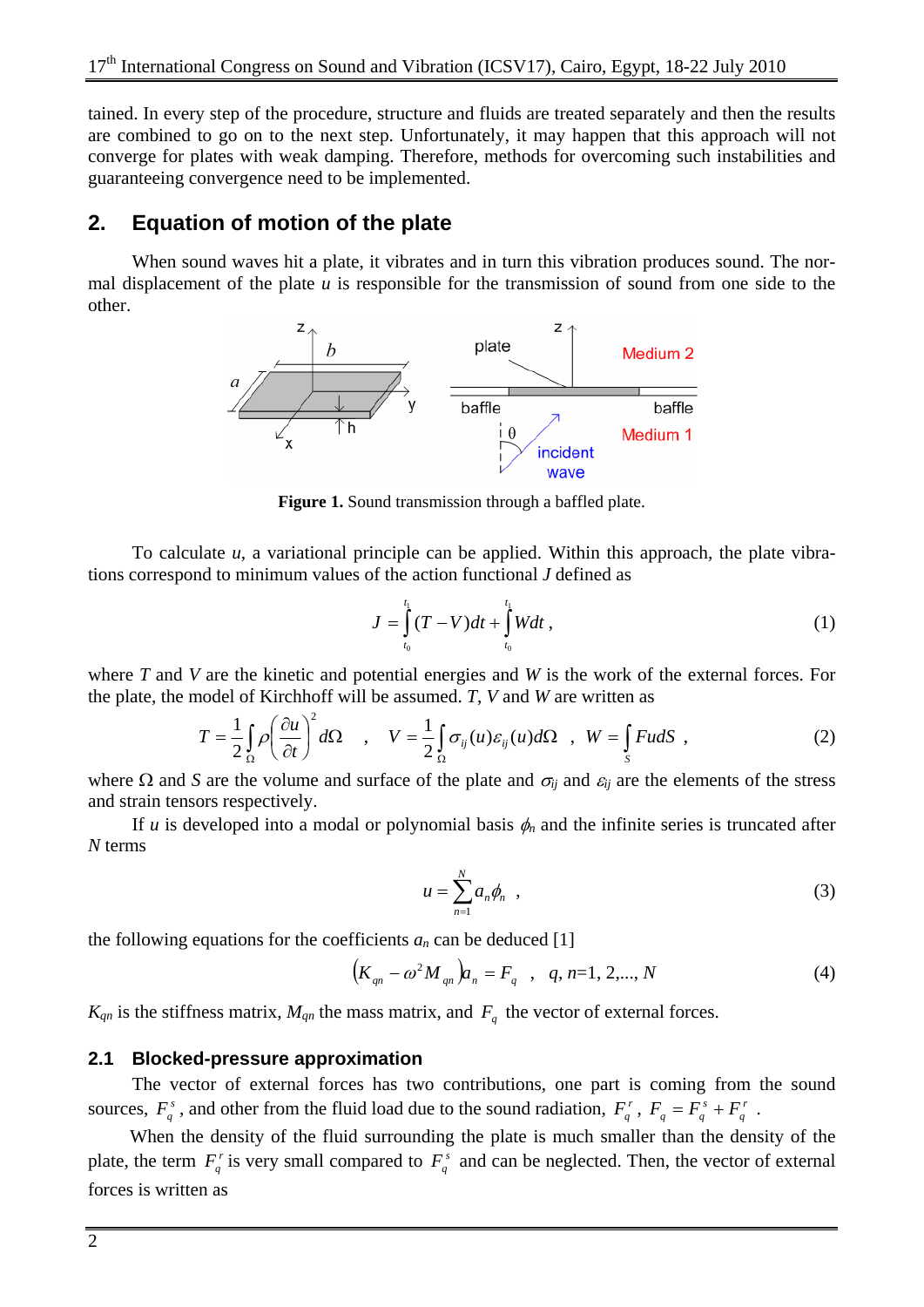$$
F_q = P_q^{bp} = \int_S p^{bp} \phi_q dS \quad , \qquad p^{bp} = 2p_{inc} \text{ (blocked pressure)} \tag{5}
$$

where  $p_{inc}$  denotes the pressure of the incident wave. The coefficients  $a_n$  in the series (3) will be specified only by the exciting sound wave.

Under this assumption, the vibrations of the plate and the sound radiation are only coupled "one way" and displacement and sound radiation can be computed in two separate steps. The coefficients  $a_n$  are determined numerically solving Eq. (4), and  $u$  is computed using Eq. (3). The transmitted sound pressure is finally obtained by solving the Rayleigh integral

$$
p = j\rho_2 \omega \int_s u g_{H2} dS \tag{6}
$$

with *t*  $\dot{u} = \frac{\partial u}{\partial x}$  $\dot{u} = \frac{\partial u}{\partial t}, \quad g_{H2} = \frac{e^{jk_2|x-y|}}{2\pi|\vec{x}-\vec{y}|}$  $jk_2|\vec{x}-\vec{y}$  $H_2 = \frac{1}{2\pi |\vec{x} - \vec{x}|}$  $\vec{r}$  $=\frac{e}{2\pi|\vec{x}-}$ −  $2\pi$  $\frac{e^{jk_2|x-y|}}{2\pi|\vec{x}-\vec{y}|}$  and  $\frac{\partial g_{H2}}{\partial n}\Big|_{h=0} = 0$ *baffle H n*  $\frac{g_{H2}}{2}$  = 0.

## **2.2 Inclusion of fluid load**

The contribution of the fluid load to the vector of external forces can be expressed as

$$
F_q^r = \int_S \Delta p^s \phi_q dS \quad \rightarrow \qquad F_q = P_q^{bp} + F_q^r \tag{7}
$$

where  $\Delta p^s = p_1^s - p_2^s$  is the difference of the pressures at the two surfaces of the plate due to the sound radiation. Inserting Eq. (7) in Eq. (4), the equation for the displacement vector is obtained

$$
\left(K_{qn} - \omega^2 M_{qn} + j\omega \left(Z_{qn}^{(1)} + Z_{qn}^{(2)}\right)\right) a_n = P_q^{bp} \tag{8}
$$

with 
$$
Z_{qn}^{(1)} = j\rho_1 \omega \int_S \int_S \phi_q g_{H1} \phi_n dS dS
$$
 and  $Z_{qn}^{(2)} = j\omega \rho_2 \int_S \int_S \phi_q g_{H2} \phi_n dS dS$ .

The sound transmitted to the other side of the plate is given again by (6) .

### **3. Solution of the equation of motion**

We present three methods to compute the displacement of the plate. The first two methods solve Eq. (8) using different basis functions. We refer to these methods as *direct approaches*, since the solution is obtained in one step. The third method finds the solution by applying an iterative scheme. Starting with certain approximate values, displacement and sound pressure are improved in successive steps until convergence is reached. We refer to it as the *iterative method*.

#### **3.1 Semi-analytical solution (Woodcock 1995 [1])**

If a polynomial basis of the form  $\phi_{nm}(x, y) = \phi_n(x)\psi_m(y)$ , with functions  $\phi_n(x) = (2x/a)^n$ and  $\psi_m(y) = (2y/b)^m$  is chosen [1], the displacement is written as

$$
u=\sum_{nm}a_{nm}\phi_{nm}\quad ,n,m=0,1,....
$$

Note that now two indices are used to specify the order of the function. The elements of the matrices in Eq. (8) contain surface integrals of products of the polynomials and their first and second derivatives. The elements of mass and stiffness matrix can be calculated analytically in closed form, but the elements of the radiation impedances and forces can be expressed only as infinite series.

The elements of the mass matrix are given by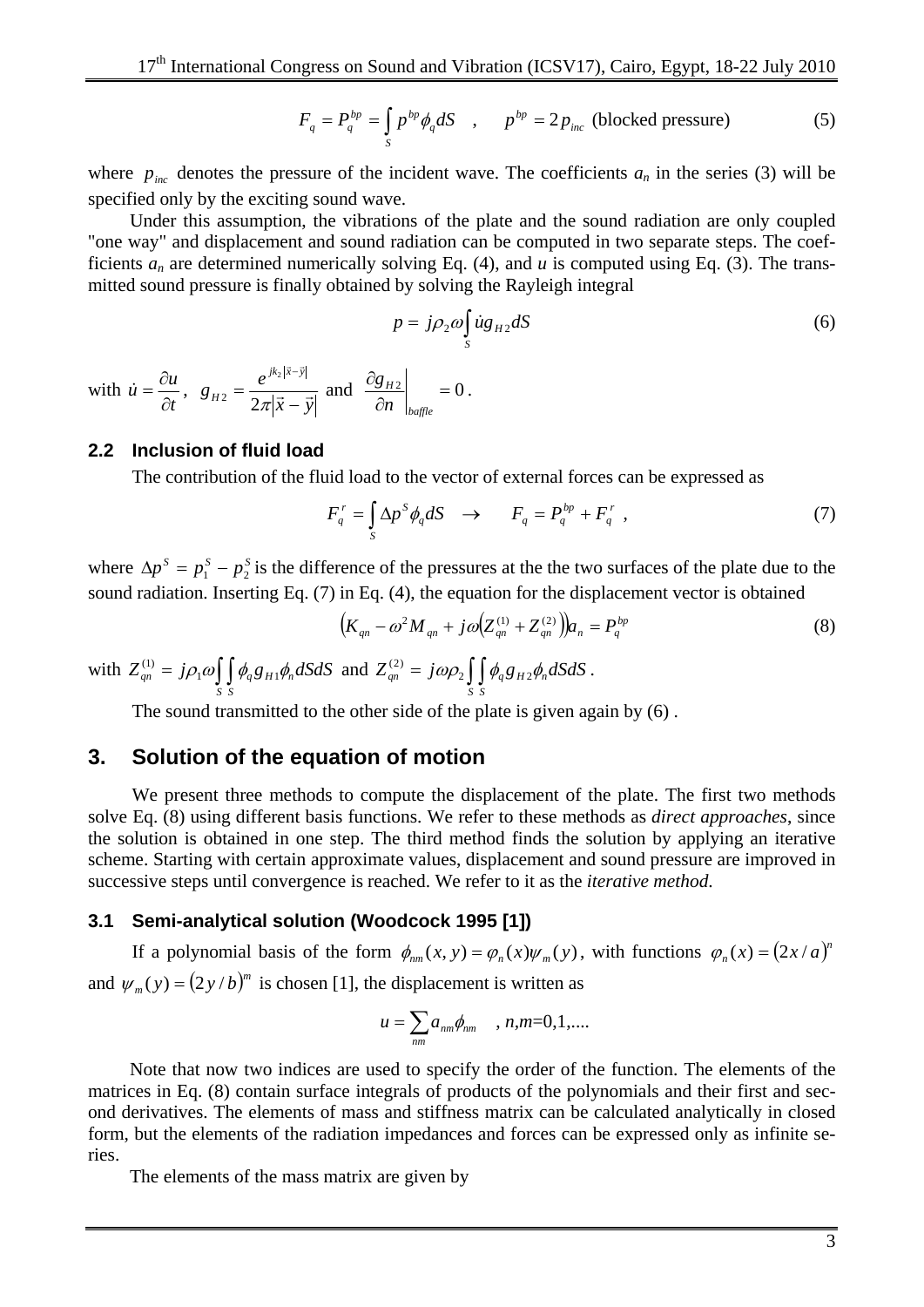$$
M_{pqnm} = \rho h \int_{S} \varphi_{p}(x) \psi_{q}(y) \varphi_{n}(x) \psi_{m}(y) dxdy.
$$

The elements of the stiffness matrix can be defined as the sum of six contributions  $K_{pqnm} = K_{pqnm}^{(1)} + K_{pqnm}^{(2)} + K_{pqnm}^{(3)} + K_{pqnm}^{(4)} + K_{pqnm}^{(5)} + K_{pqnm}^{(6)}$ . Here, only the explicit form of  $K_{pqnm}^{(1)}$  is shown, the other ones can be found in [1]

$$
K^{(1)}_{pqnm}=\frac{Eh^3}{12(1-\nu^2)}\int\limits_S\frac{\partial^2\varphi_p(x)}{\partial x^2}\psi_q(y)\frac{\partial^2\varphi_n(x)}{\partial^2x^2}\psi_m(y)dxdy.
$$

Arbitrary boundary conditions can be taken into account by adding an additional term to the stiffness matrix,  $K_{pqnm}^{(bc)}$ , which is defined as

$$
K_{pqnm}^{(bc)} = \int_{\Gamma} K \varphi_p(x) \psi_q(y) \varphi_n(x) \psi_m(y) d\Gamma + \int_{\Gamma} C \frac{\partial (\varphi_p(x) \psi_q(y))}{\partial n} \frac{\partial (\varphi_n(x) \psi_m(y))}{\partial n} d\Gamma.
$$

*K* and *C* are translational and rotational stiffness, and Γ is the contour of the plate. Dissipative boundary conditions can be also considered, if both parameters are defined as complex quantities in the form  $K = K(1 - j\eta_K)$  and  $C = C(1 - j\eta_C)$ .

The radiation impedance  $Z_{pqnm}^{(1)}$  can be developed into an infinite series

$$
Z_{pqnm}^{(1)} = \rho_1 \omega k_1 \frac{a^2 b^2}{32\pi} \sum_i (-1)^i \frac{(k_1 a/2)^{i-1}}{(2i)!} \left[ \frac{(k_1 a/2)}{2i+1} J_{pqnm}^{(i)} + j J_{pqnm}^{(i)} \right].
$$

 $J_{pqnm}^{(i)}$  and  $I_{pqnm}^{(i)}$  are also series, each one with a number of terms depending on *i*. The expression for  $Z_{p,qnm}^{(2)}$  is similar, one has to change the index 1 for 2.

Finally, the elements of vector of  $P_{pq}^{bp}$  can be expressed as

$$
P_{pq}^{bp} = 2\left(\frac{2}{a}\right)^p \left(\frac{2}{b}\right)^q I_p I_q,
$$

where  $I_p$  and  $I_q$  can be computed using recurrence formulas. The formula for  $I_p$  is

$$
I_p = \frac{1}{j\alpha} \left(\frac{a}{2}\right)^p \left(e^{j\alpha a/2} - (-1)^p e^{-j\alpha a/2}\right) - \frac{p}{j\alpha} I_{p-1} \quad , \quad \alpha = k_1 n_{ix}, \quad I_0 = \frac{2}{\alpha} \sin\left(\frac{\alpha a}{2}\right).
$$

 $n_{ix}$  is the x-component of the direction vector of the incident wave. The expression for  $I_q$  is similar.

#### **3.2 Numerical solution (FEM and BEM)**

The displacement of the plate is computed by discretizing the plate and the basic equations. The meshes for FEM and BEM are not necessarily equal. In many cases, the structural wavelength is shorter than the acoustic wavelength and a finer discretization of the plate is needed. When this happens, a matching of both meshes has to be performed. This task can make the calculations more complicated. In this study, only one mesh for both methods has been used.

Combining a FE formulation for the motion of the plate and a BE formulation for the sound radiation, an equation for the displacement  $u$ , similar to Eq.  $(8)$ , can be deduced  $[2]$ 

$$
\left(K - \omega^2 M + j\omega (Z_1 + Z_2)\right)u = Ap^{bp},\tag{9}
$$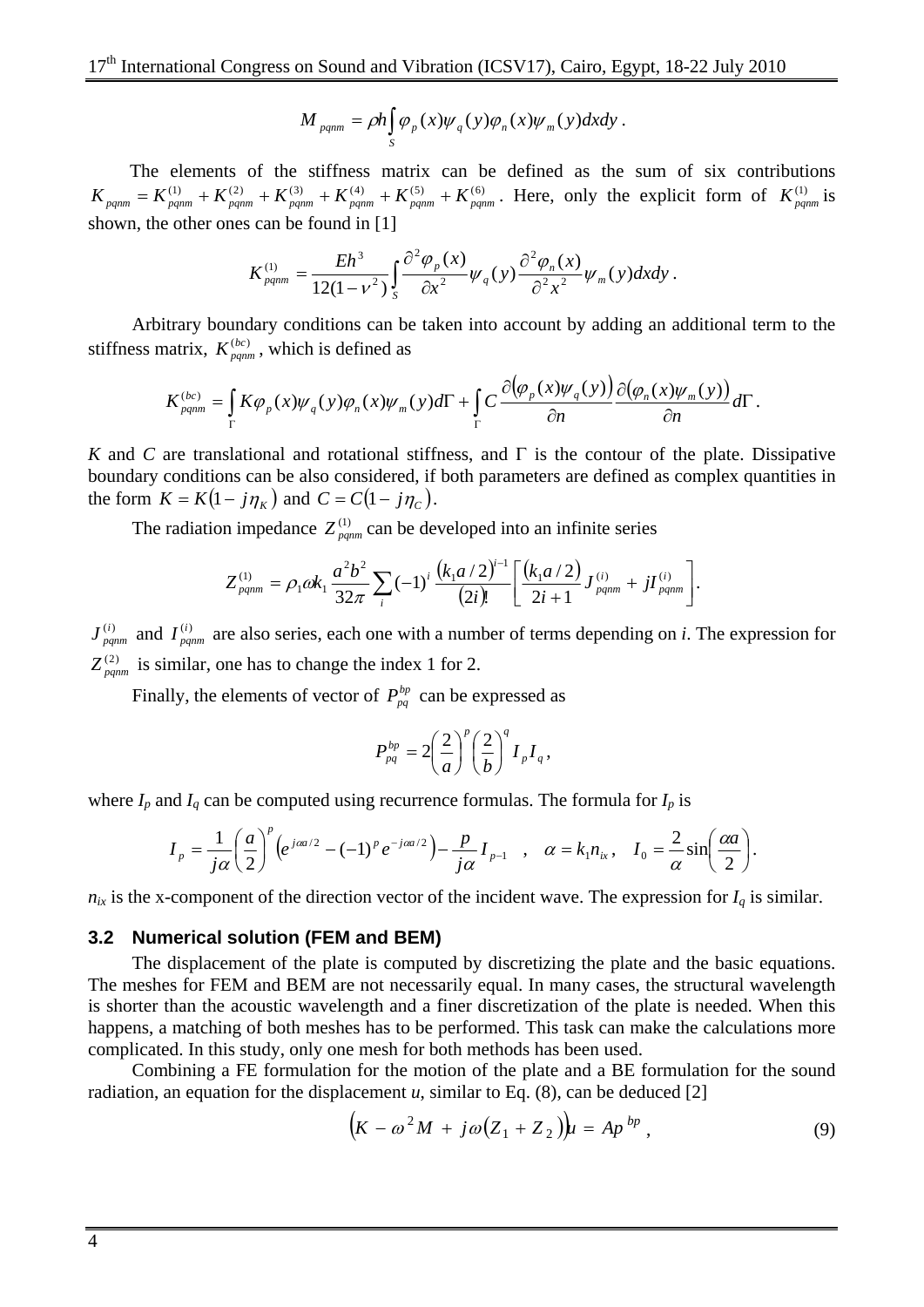where *K* is the stiffness matrix, *M* the mass matrix,  $Z_1$  and  $Z_2$  are the radiation impedances, *A* is the matrix of the surfaces of the elements, and  $p^{bp}$  the vector of the blocked pressure. If *N* is the number of elements, the size of the matrices is *N*×*N*.

If the vector *u* is expanded in *n* eigenmodes ( $n < N$ ),  $u = \Phi d$ , a smaller system of equations is solved. Usually, the modes in vacuum (dry modes) are considered and they are normalized with respect to the mass matrix. In the new system, the unknowns are the amplitudes of the eigenmodes (also called participation factors). The matrix equation to be solved is given by

$$
\left(\omega_R^2 - \omega^2 I + j\omega \Phi^T (Z_1 + Z_2) \Phi\right) d = \Phi^T A p^{bp}.
$$
 (10)

 $\omega_R^2$  is the diagonal matrix *diag*( $\omega_1^2, \omega_2^2, ..., \omega_N^2$ ) and  $\Phi$  is the *N*×*n* matrix of the eigenvectors.

## **3.3 Iterative method**

Starting from the blocked-pressure approximation, the displacement of the plate and the pressure difference at the surfaces of the plate are successively improved through combination from separate calculations of structure vibration and sound radiation until a sufficiently accurate value is achieved.

The movement of the plate due to the pressure excitation is given by

$$
v = L_p \left( \Delta p_M + \Delta p_E \right) \,. \tag{11}
$$

*v* is the normal velocity of the plate,  $L_p$  the operator of the motion of the plate in vacuum,  $\Delta p_M$  the pressure difference due to the motion of the plate, and  $\Delta p_E$  the pressure difference generated by the presence of sound sources (blocked pressure).

On the other hand, the pressure difference produced by the vibration of the plate is given by

$$
\Delta p_M = -\left(L_F^{(1)} + L_F^{(2)}\right)v. \tag{12}
$$

 $L_F^{(1)}$  and  $L_F^{(2)}$  are operators that describe the excitation of the plate by the sound waves in both fluid regions.

Based on the Eqs. (11) and (12), an iterative procedure can be constructed. The *n*-th double step of the procedure reads

$$
\Delta p_M^{(n)} = -\left(L_F^{(1)} + L_F^{(2)}\right)\nu^{(n-1)}, \ \nu^{(n)} = L_p\left(\Delta p_M^{(n)} + \Delta p_E\right), \ n = 0, 1, \dots \tag{13}
$$

The starting value in (13)  $v^{(-1)} = 0$  leads to the blocked pressure  $\Delta p_M^{(0)} = 0$  and to the blockedpressure approximation  $v^{(0)} = L_p(\Delta p_E)$ .

### **4. Results**

A simply supported steel plate is studied. The dimensions of the plate in meters are  $0.455\times0.376\times0.001$  and at both sides air is assumed. The plate is excited by a plane wave which has a fixed incident angle of 45° and amplitude 1 Pa. The highest frequency considered is 800 Hz.

The eigenvalues and eigenmodes of the plate can be analytically calculated

$$
\phi_{nm}(x, y) = \sin(n\pi/a)\sin(m\pi/b),
$$

$$
\omega_{nm}^2 = \frac{\pi^4 E h^2}{12(1 - v^2)\rho} \left(\frac{n^2}{a^2} + \frac{m^2}{b^2}\right)^2.
$$

The insulating properties of the baffled plate are quantified by the transmission loss *R*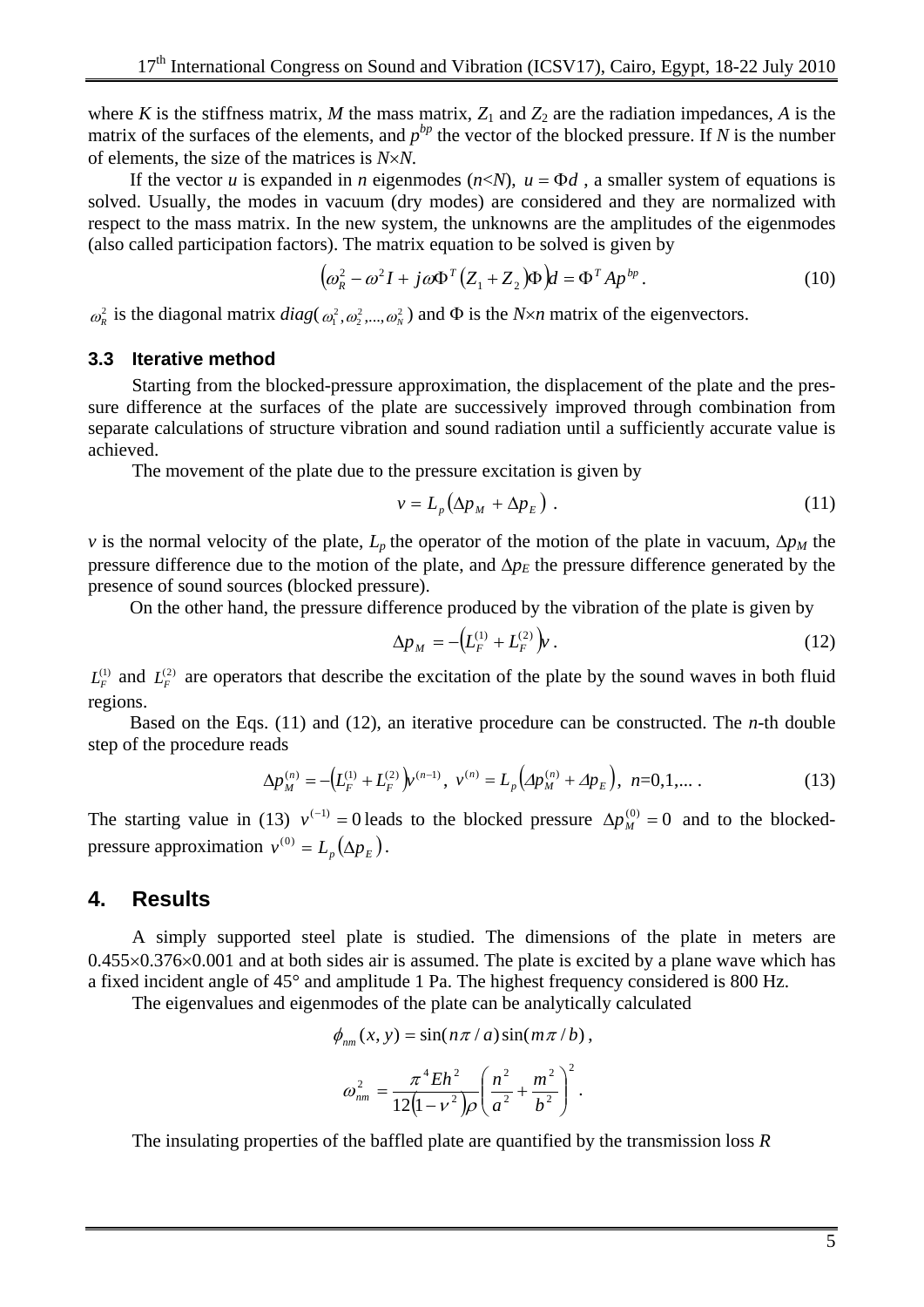$$
R = 10\log\left(\frac{1}{\tau}\right), \quad \tau = \frac{\text{transmitted power (Wt)}}{\text{incident power (Wi)}}.
$$
 (14)

The incident sound power is given by the expression

$$
W_i = \frac{|p_0|^2 ab \cos \theta}{2\rho_1 c_1} \tag{15}
$$

and the transmitted sound power is computed using the formulas

$$
W_{t} = \frac{\omega^{2}}{2} \operatorname{Re} \left( \sum_{pqnm} a_{pq} Z_{pqnm}^{(2)} a_{nm}^{*} \right) \qquad \text{(polynomial basis)}, \qquad (16)
$$

$$
W_{t} = \frac{1}{2} \sum_{i=1}^{N} \text{Re} \left( p_{2i} \dot{u}_{i}^{*} \right) S_{i} \qquad \qquad \text{(modal basis)} \,.
$$

### **4.1 Comparison of the direct approaches**

The eigenfrequencies and the curves of transmission loss were calculated and shown in Fig. 2.



**Figure 2.** Results of both direct approaches

The eigenfrequencies obtained by the two direct methods agree very well with the analytical values up to about 400 Hz. The differences between the analytical and the numerical methods are relatively small. The deviations between the analytical and the polynomial-basis-method grow with increasing frequencies because a high accuracy is needed by computing the elements of the mass and stiffness matrices. The curves of *R* are practically the same up to 200 Hz. Beyond that frequency, small differences appear.

#### **4.2 Convergence of the iterative method**

The iterative method was implemented and applied to the steel plate. After only a few iterations, the values of the transmission loss near the eigenfrequencies diverged while the values for other frequencies converged. Fig. 3 illustrates the curves of *R* for the first 3 iterations. Only a narrow frequency range is captured to see the regions near two eigenfrequencies.

The lack of convergence is originated from the fact that the operator  $L_p$  becomes singular near the eigenfrequencies, if small damping or no damping at all is considered.

To overcome this problem, a technique based on the splitting method with an auxiliary matrix was investigated. Combining (11) and (12) the following equation is written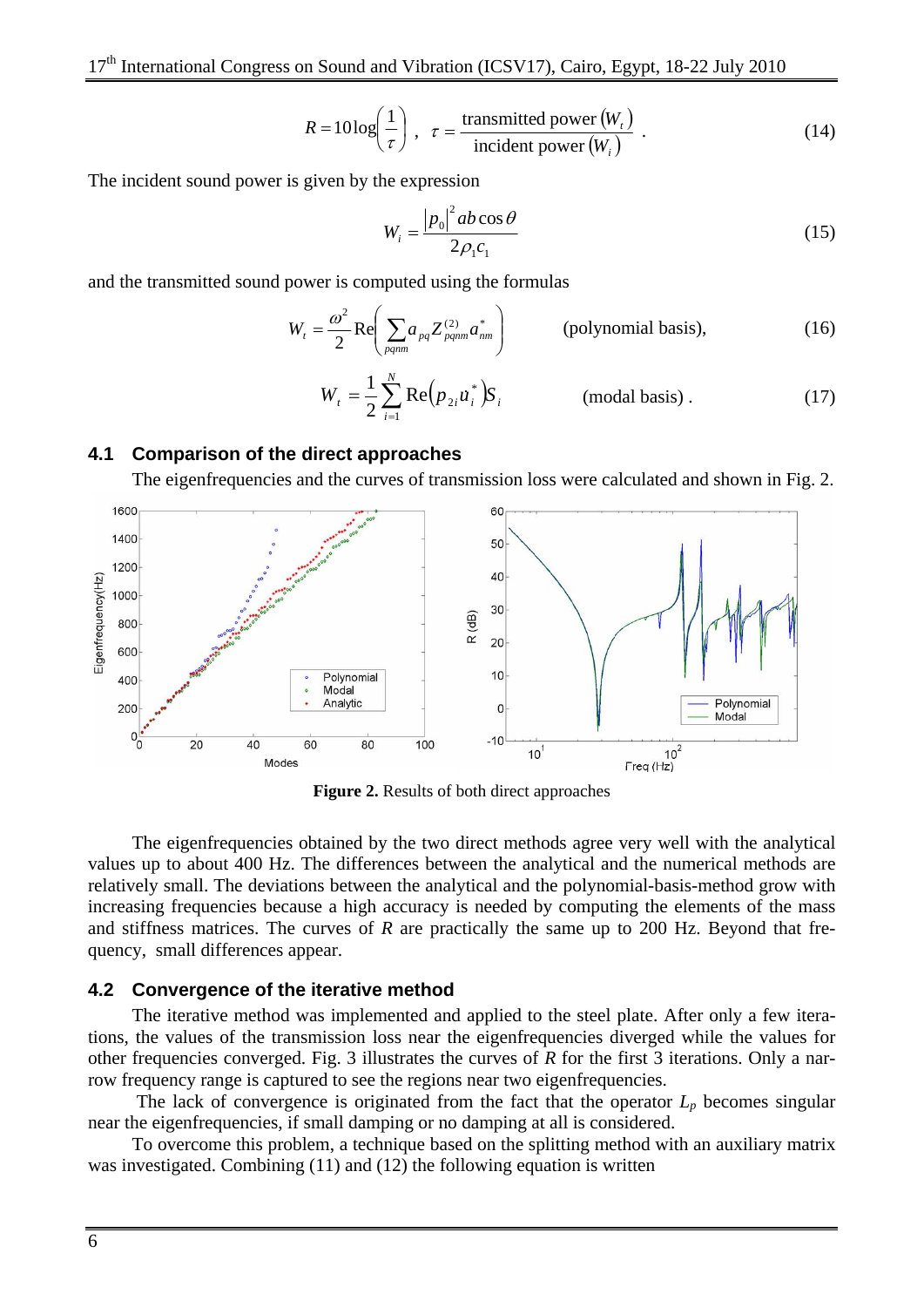$$
Z_s v = \Delta p_E - Z_F v \quad , \tag{18}
$$

with  $Z_s = L_p^{-1}$  and  $Z_F = L_F^{(1)} + L_F^{(2)}$ . It should be noted that  $L_p$  can be singular but not  $Z_s$ . Adding an auxiliary matrix  $Z_A$  to both sides of Eq. (18), a new iteration procedure can be built



 $v^{(n)} = (Z_s + Z_A)^{-1} (\Delta p_E - (Z_F - Z_A)v^{(n-1)})$  . (19)

**Figure 3.** Transmission loss obtained with the iterative method

Now, a proper auxiliary matrix that assures convergence has to be found. Since the inverse of  $(Z_s + Z_A)$  has to be performed, it is convenient to choose  $Z_A$  that makes  $(Z_s + Z_A)$  diagonal in order to simplify the computation of the inverse. The only task remaining is to find the diagonal entries.

For the diagonal elements, the radiation impedance of the infinite panel multiplied by the surface area of the panel was used. With this selection, it was possible to reduce the spectral radius of  $(Z_s + Z_A)$  to just below unity, so that the convergence was ensured. However, the rate of convergence was still too low. An alternative technique of improving iteration schemes is tested in [3].

## **5. Summary**

In this paper, three methods to compute the transmission loss of thin baffled plates are presented. The first two are direct methods, where the first is semi-analytical and the second purely numerical. They provide similar results for the transmission loss in the frequency range studied. The third method involves an iterative procedure, but it does not converge near the eigenfrequencies of the plate. A modification of the scheme with the introduction of an auxiliary matrix leads to an improved convergence behaviour, but the procedure still needs some refinement.

#### **Acknowledgements**

This work was supported by the German Research Foundation (DFG) within the project "The acoustical transmission problem for plate-like structures" (in German: Das akustische Transmissionsproblem für plattenartige Strukturen (ATMOS)").